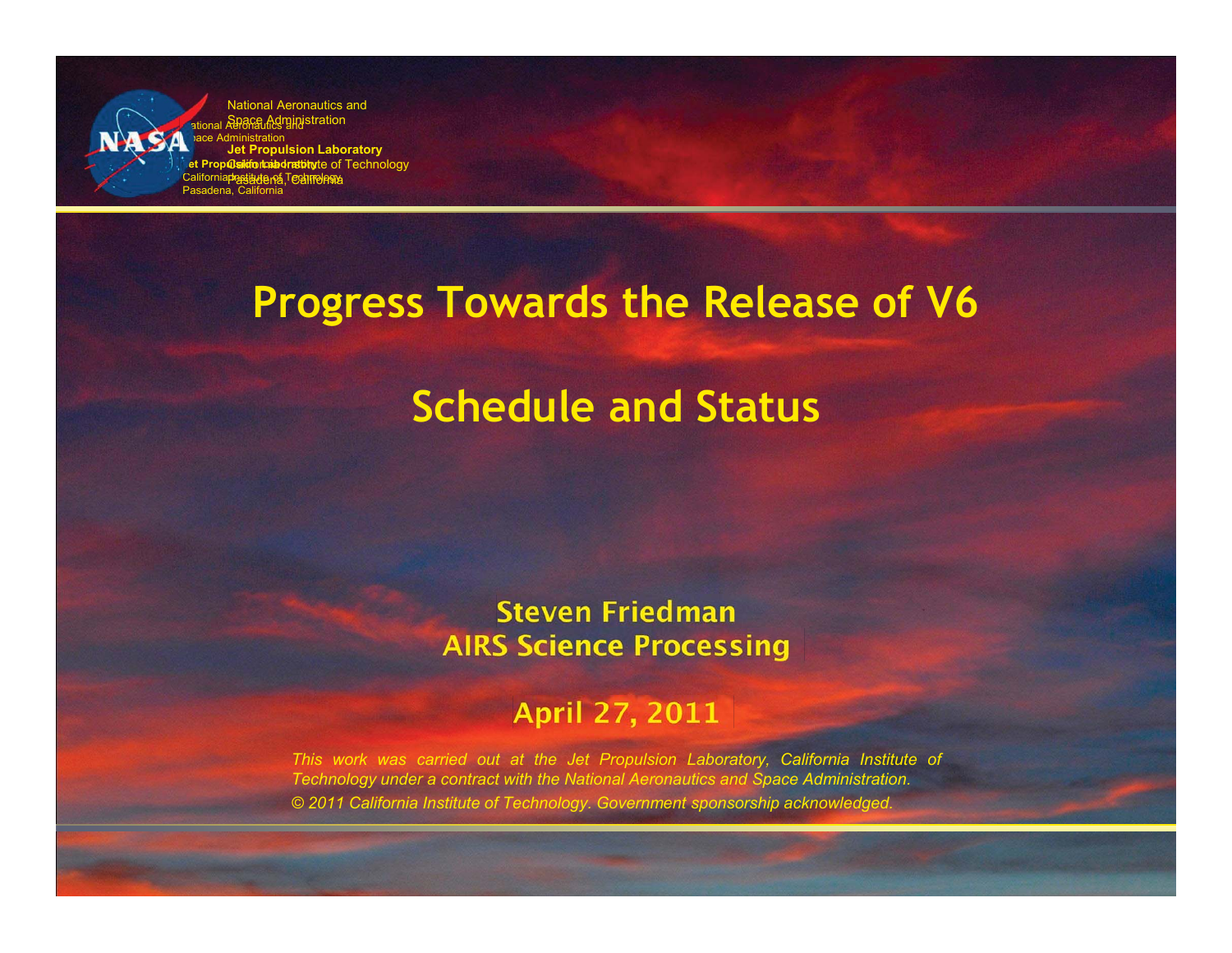

**Jet Propulsion Laboratory** California Institute of Technology a, California

#### **Themes**

- **Version 6 Recap with emphasis on Level 2**
- **V6 Completion Schedule**

Sounder Science Team Meeting 2010-11-04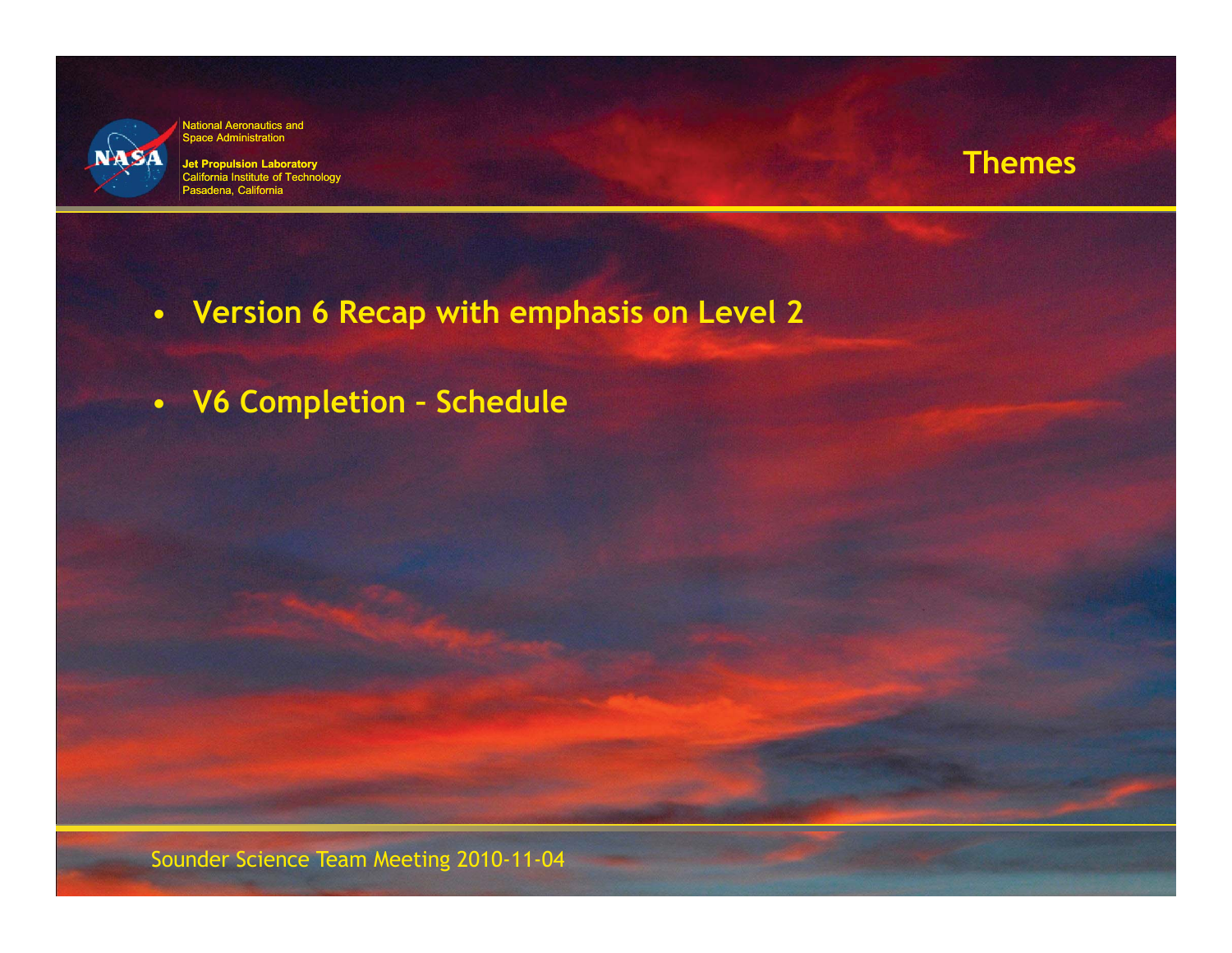

**Jet Propulsion Laboratory** California Institute of Technology Pasadena, California

### **AIRS Software Development Activities – Development Status**

#### • **Version 6 development began on 2007-07-11 w/ V5.1.0.0**

- Since then more than 45 builds
- Several significant test cycles
- Current V6 development version is V5.7.5.0
- Some Significant Builds:
	- V5.1.7.0 2007-10-02 MW RTA an tuning
	- V5.3.0.0 2008-02-27 AMSU-A Ch4 quick-fix (still using)
	- V5.3.2.0 2008-09-20 Surface emissivity hinge-points
	- V5.4.0.0 2009-01-26 Improved CO2, surface retrieval
	- V5.4.5.0 2009-05-20 ECMWF as climatology startup opt.
	- V5.4.14.0 2009-12-14 Remove AMSU-A Ch 4,5 from MW and final retrievals
	- V5.5.1.0 2010-02-25 Incorporate SCCN as startup option
	- V5.6.2.0 2010-07-19 Stability parameters
	- V5.6.3.0 2010-07-17 New Regression
	- V5.7.0.0 2010-10-07 MODIS Emissivity, New var. freq. RTA, cloud phase ALL MAJOR V6 COMPONENTS!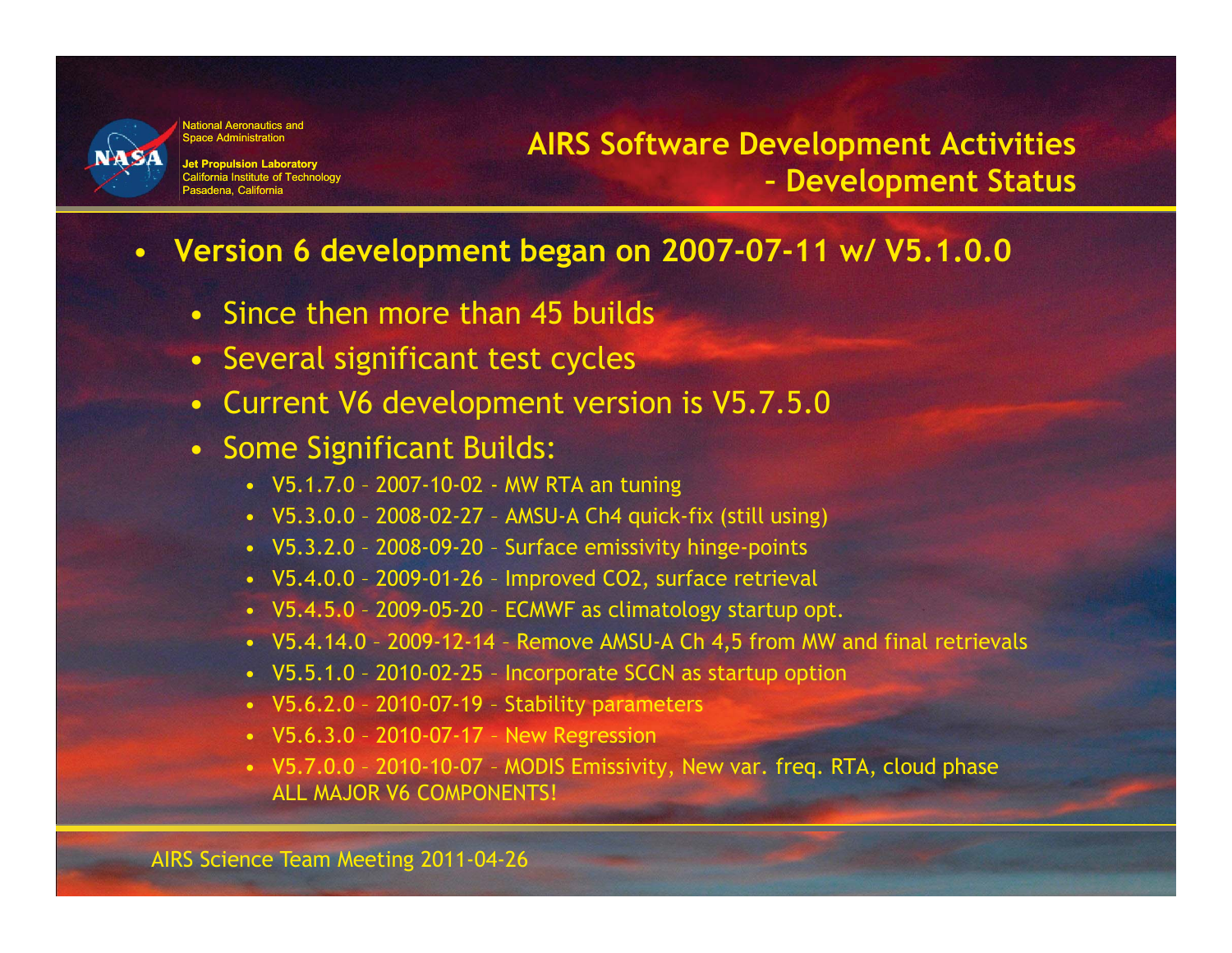

**Jet Propulsion Laboratory** California Institute of Technology Pasadena, California

#### **V6 Level 1 Status**

- *No significant changes in direction since last Science Team*
- **Level 1B will remain unchanged for V6** 
	- V5 version of L1B is still good enough to go forward
	- Further upgrades will be deferred until V7
- **Level 1C possible release for V6** 
	- *Level 1C products will not be produced at the GES DISC*
	- We will publish algorithm for L1C calculations
	- May need to address additional issues… probably in V7
		- radiometric discrepancy between detectors
		- maybe  $C_{ii}$
	- Hand-off to NOAA to support creation of new BUFR product?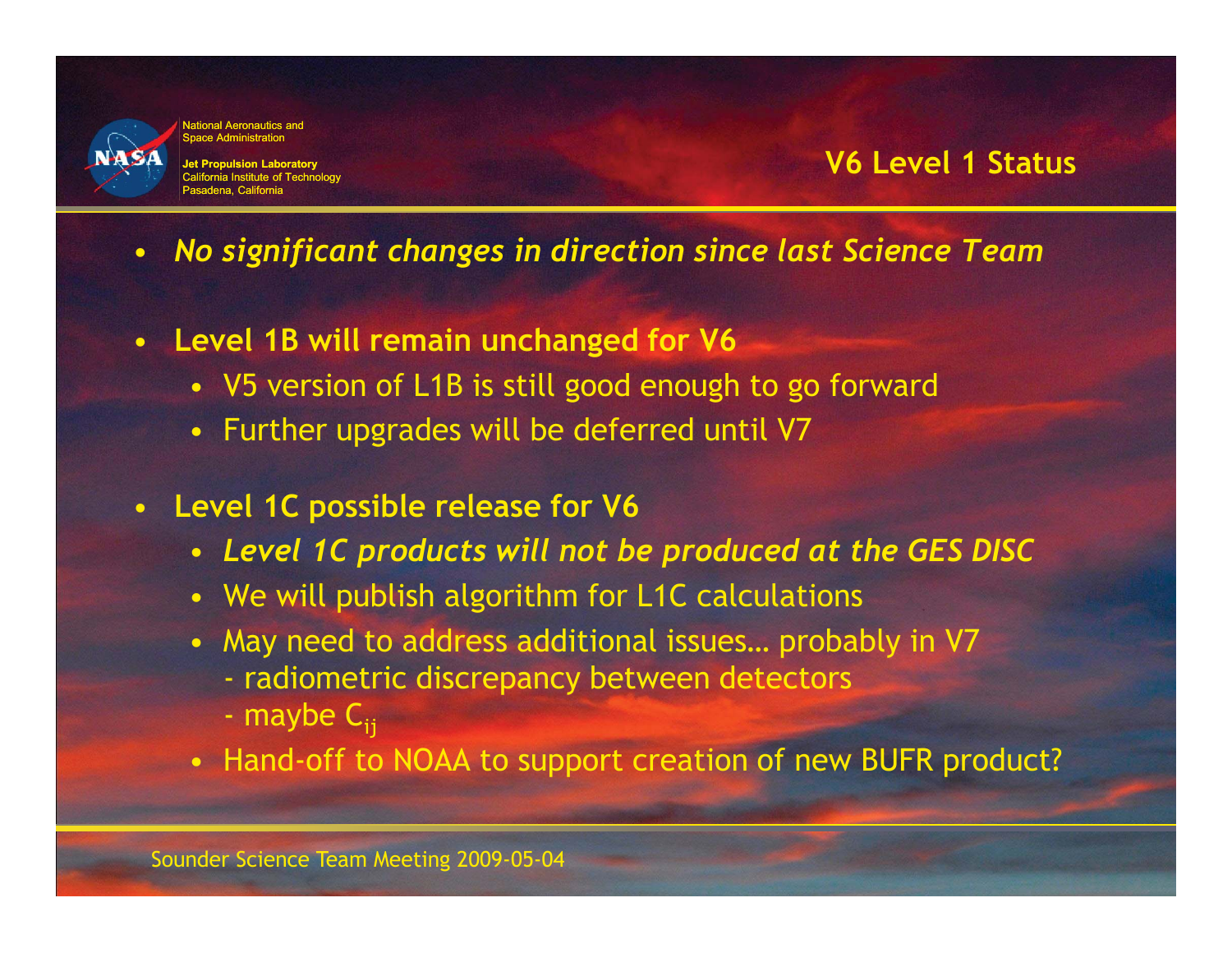

**Jet Propulsion Laboratory** California Institute of Technology Pasadena, California

#### **V6 Level 2 Status**

- **Significant progress made towards achieving our key L2 goals:** 
	- **Bias trend over time** in mid-tropospheric temperature and water vapor retrievals
		- *significantly improved*
	- **OLR computation**  *improvement noted*
	- **Retrieval yield** 
		- *Multiple QC flags serving weather/climate*
		- *Generally improved over land/water & "no pixels left behind"*
		- *Surface retrieval improved over land/water*
		- Yield in problematic geographic regions *still pending testing*
		- *Yield for trace gases and other minor constituents TBD*
		- *Water vapor yield still pending testing*
	- Boundary layer sensitivity *not significantly improved*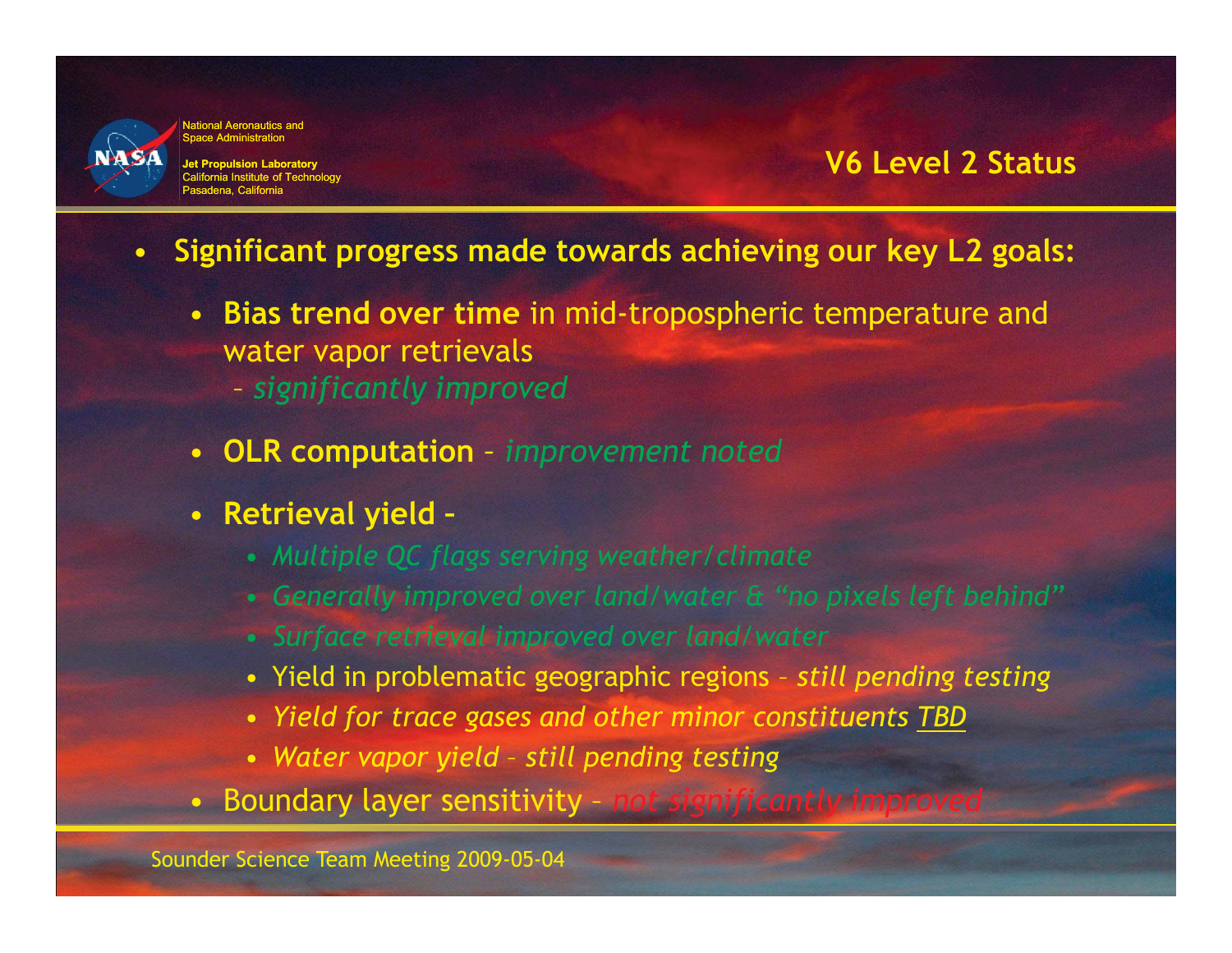

**Jet Propulsion Laboratory** California Institute of Technology Pasadena, California

#### **V6 Level 2 Status (cont'd.)**

#### • **L2 Contributing Improvements**

- **Start-up States** Incorporated/tested new start-up states:
	- AIRS climatology
	- SCCNN *yielding the best overall results (any statistical measures)*
- **Regression**: Retrained regression over longer period
	- retrained atmosphere and surface regressions
	- revised channel list
	- *generally improved quality of L2*
- **RTA**: Incorporated new RTA into the retrieval
	- variable frequencies, CO2, trace gases
	- *general improvement, some issues remain with trace gases CO, CH4*
- Mitigated the **loss of AMSU-A Channel 5**
	- Modified MW+AIRS retrieval, new regression *least possible impact*
	- *Ensured that the AIRS-only retrieval is of high quality*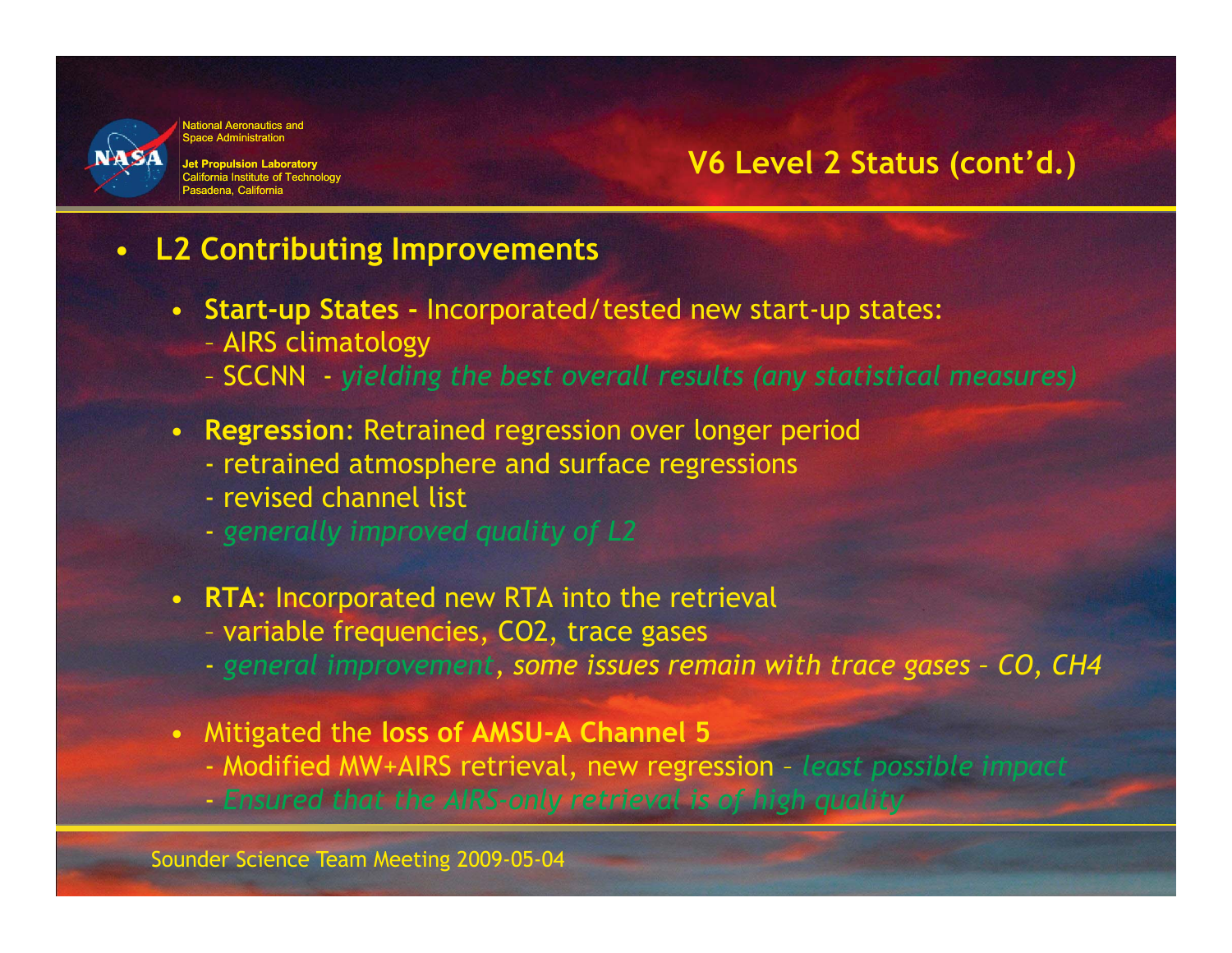

**Jet Propulsion Laboratory** California Institute of Technology Pasadena, California

#### **V6 Level 3 Status**

- **L3 development continues**
- **Status already presented today**
- **Coding and testing can be extended past L2 timeframe for L3** 
	- No impact to overall delivery schedule

Sounder Science Team Meeting 2009-05-04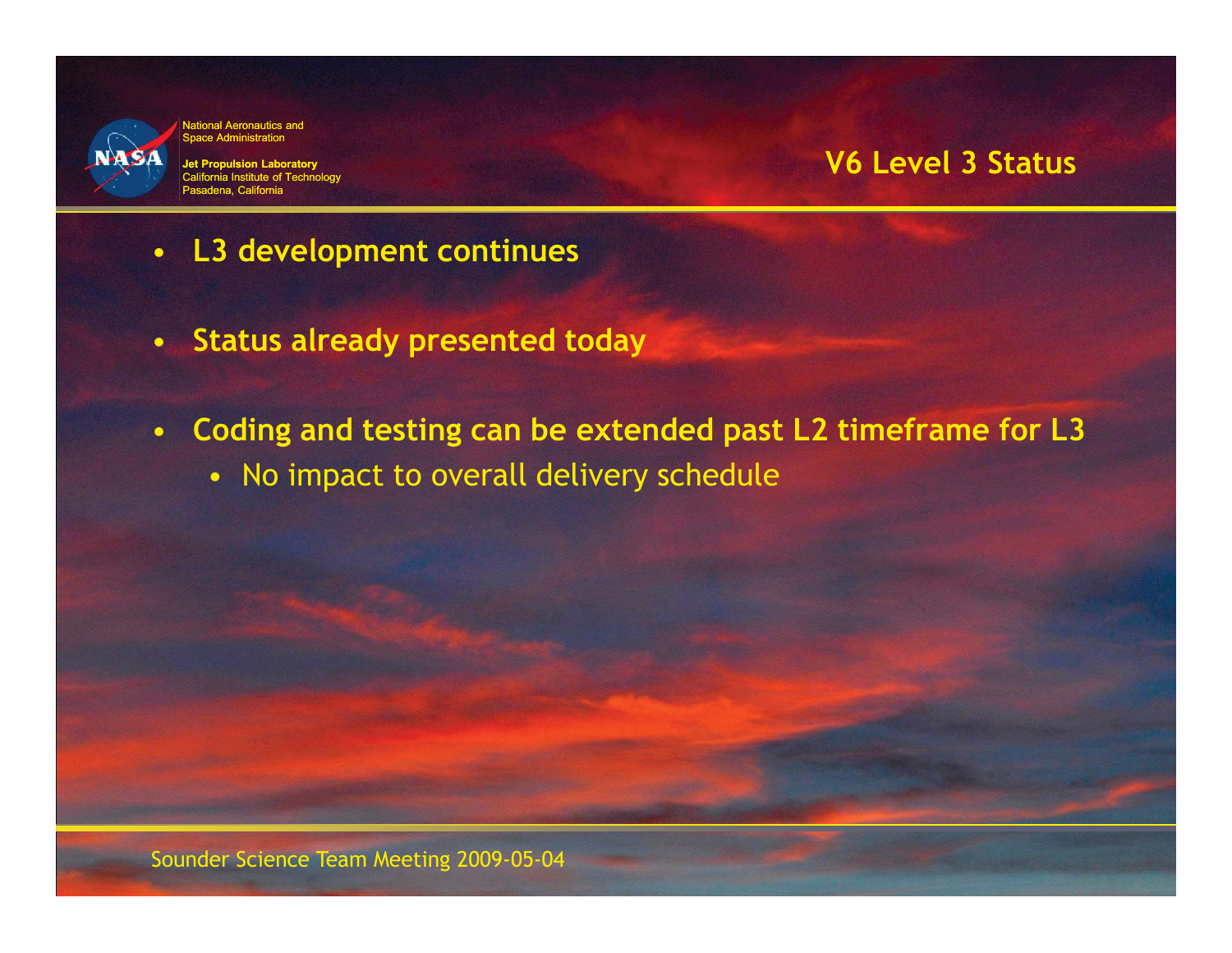

**Jet Propulsion Laboratory** California Institute of Technology Pasadena, California

#### **Back to V6**

• **We've been working on V6 for quite some time…** 

• **We are close to making some major decisions and We are close to moving beyond V6** 

• **There is still much to be accomplished!** 

• **Time is short!** 

AIRS Science Team Meeting 2011-04-26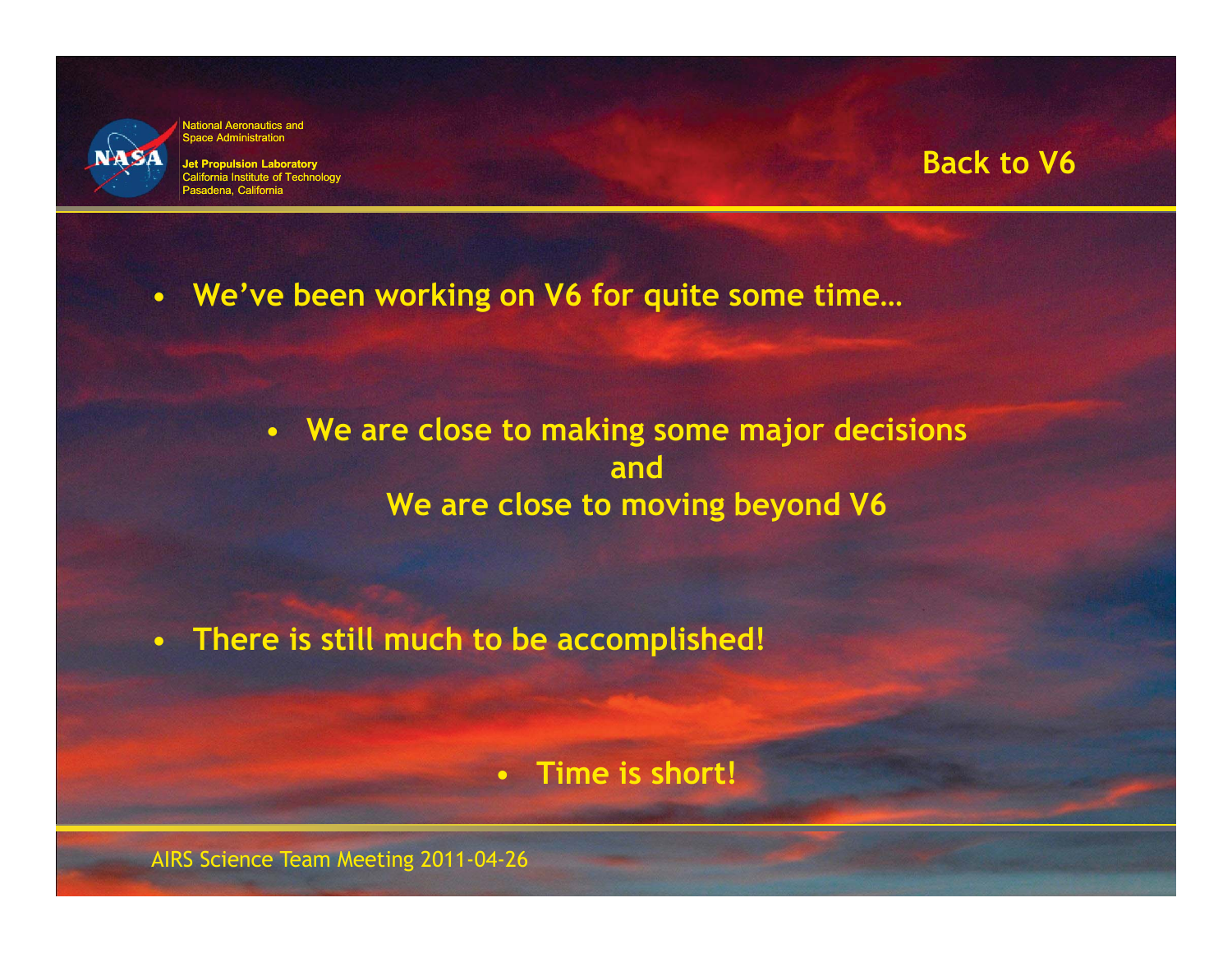

**Jet Propulsion Laboratory** California Institute of Technology Pasadena, California

#### **Remaining V6 Goals**

• **We may have decided which start-up state to use…** 

*but other V6 decisions still needed to be made.* 

- Further improvement of boundary layer retrievals (?)
- Incorporation of back-end features (cloud properties, trace gases, …)
- Level 3, possibly new Level 3 climate products
- Further refinement of QC and other status indicators expected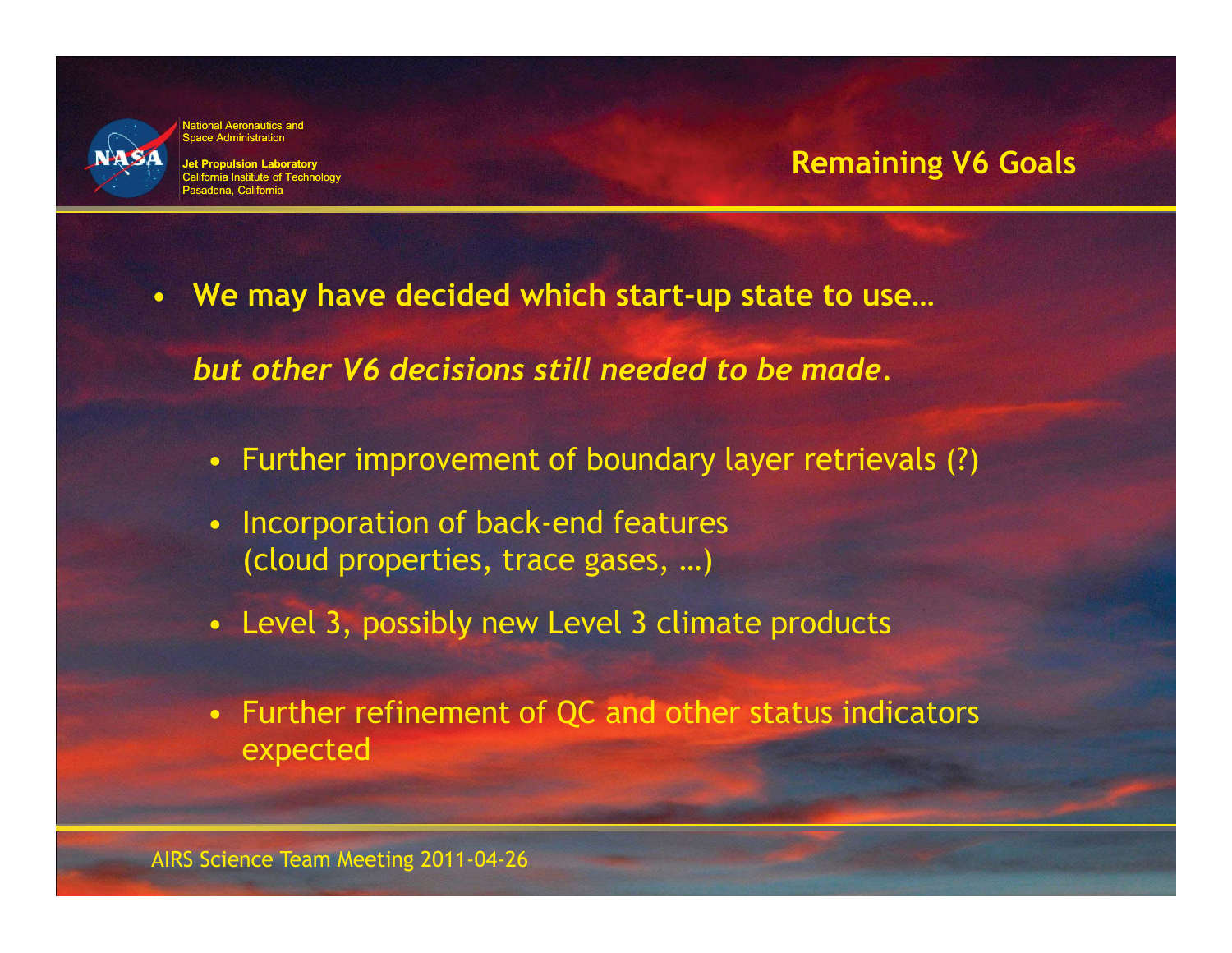

**Jet Propulsion Laboratory** California Institute of Technology Pasadena, California

## **The Latest V6 Schedule**

|    | <b>Task Name</b>                              | <b>Start</b>       | Finish                  | Duration          | %                        | <b>Predecess</b>  | 2011<br>2012                                                                    |
|----|-----------------------------------------------|--------------------|-------------------------|-------------------|--------------------------|-------------------|---------------------------------------------------------------------------------|
|    |                                               |                    |                         |                   | $\cdot$ Complete $\cdot$ |                   | 2010<br>Qtr 1, 2011<br>Qtr 2, 2011<br>Qtr 3, 2011<br>Otr 4, 2011<br>Qtr 1, 2012 |
|    |                                               |                    |                         |                   |                          |                   | Aug Sep Oct Nov Dec Jan Feb Mar Apr May Jun Jul Aug Sep Oct Nov Dec             |
| 14 | System Intrusion (Unplanned)                  | Sun 12/12/10       | Wed 3/16/11             | 64 days           | 100%                     |                   |                                                                                 |
| 15 | Intrusion                                     | Sun 12/12/10       | Sun 12/12/10            | 1 day             | 100%                     |                   |                                                                                 |
| 16 | Identification                                | Mon 12/13/10       | Mon 12/13/10            | 0 <sub>days</sub> | 100% 15                  |                   | 12/13/2010                                                                      |
| 17 | <b>Forensics</b>                              | Mon 12/13/10       | Thu 1/6/11              | 16 days           | 100% 16                  |                   |                                                                                 |
| 18 | <b>Systems Unavailable</b>                    | Fri 1/7/11         | Tue 1/11/11             | 3 days            | 100% 17                  |                   |                                                                                 |
| 19 | <b>Rebuild Systems</b>                        | Fri 1/7/11         | Tue 2/22/11             | 31 days           | 100% 17                  |                   |                                                                                 |
| 20 | <b>Rebuild Archive</b>                        | Mon 1/31/11        | Wed 3/16/11             | 32 days           | 100%                     |                   |                                                                                 |
| 21 | Final V6 Development and Checkout             | <b>Wed 1/5/11</b>  | Wed 9/28/11             | 185 days          | 13%                      |                   |                                                                                 |
| 22 | <b>EL2 PGE Testing - Startup States</b>       | Fri 2/25/11        | Thu 4/28/11             | 45 days           | 95%                      |                   |                                                                                 |
| 23 | Match-Up and Cal Subset                       | Fri 2/25/11        | Thu 3/24/11             | 20 days           |                          | 100% 12FS-10 days |                                                                                 |
| 24 | Generate L2 Products (extended period)        | Fri 2/25/11        | Mon 4/11/11             | 32 days           |                          | 100% 12FS-10 days |                                                                                 |
| 25 | <b>Science Team Net meeting</b>               | Thu 4/14/11        | Thu 4/14/11             | 1 day             |                          | 100% 23.24        | Net meeting Compare Results                                                     |
| 26 | <b>Science Team Meeting</b>                   | Tue 4/26/11        | Thu 4/28/11             | 3 days            | 0%                       |                   | <b>I. Science Team Meeting</b>                                                  |
| 27 | <b>E Post Science Team Meeting Activities</b> |                    | Fri 4/29/11 Wed 7/27/11 | 61 days           | 0% 26                    |                   |                                                                                 |
| 28 | <b>Final L2 Mods</b>                          | Fri 4/29/11        | Thu 6/30/11             | 44 days           | 0%                       |                   |                                                                                 |
| 29 | <b>JPL Testing</b>                            | Fri 6/10/11        | Wed 7/27/11             | 32 days           |                          | 0% 28FS-15 days   |                                                                                 |
| 30 | Science Team V6 Checkout                      | Mon 6/27/11        | Wed 7/27/11             | 21 days           |                          | 0% 29FS-21 days   |                                                                                 |
| 31 | E Level 3 Algorithm Development               | <b>Wed 1/5/11</b>  | <b>Mon 8/1/11</b>       | 144 days          | 0%                       |                   |                                                                                 |
| 32 | <b>L3 Concept Development</b>                 | Wed 1/5/11         | Wed 5/11/11             | 89 days           | 0%                       |                   |                                                                                 |
| 33 | L3 Coding                                     | Thu 5/12/11        | Mon 7/25/11             | 50 days           |                          | 0% 32             |                                                                                 |
| 34 | <b>L3 Testing</b>                             | Tue 7/12/11        | Mon 8/1/11              | 15 days           |                          | 0% 33FS-10 days   |                                                                                 |
| 35 | <b>E Package and Deliver</b>                  | Tue 8/2/11         | Tue 8/23/11             | 16 days           | 0%                       |                   |                                                                                 |
| 36 | <b>Delivery Readiness Review</b>              | Tue 8/2/11         | Tue 8/2/11              | 1 day             |                          | 0% 34, 26, 29, 30 |                                                                                 |
| 37 | <b>V6 Delivery Build</b>                      | Wed 8/3/11         | Wed 8/3/11              | 1 day             |                          | 0% 36             |                                                                                 |
| 38 | <b>Final Checkout</b>                         | Thu 8/4/11         | Tue 8/9/11              | 4 days            |                          | 0% 37             |                                                                                 |
| 39 | <b>V6 Packaging</b>                           | Wed 8/10/11        | Tue 8/16/11             | 5 days            |                          | 0% 38             |                                                                                 |
| 40 | <b>V6 Code Deliverv</b>                       | Wed 8/17/11        | Thu 8/18/11             | 2 days            |                          | 0% 39             |                                                                                 |
| 41 | <b>JPL Unpack and Checkout</b>                | Fri 8/19/11        | Tue 8/23/11             | 3 days            |                          | 0% 40             |                                                                                 |
| 42 | Hand-off to GES DISC                          | Tue 8/23/11        | Tue 8/23/11             | $0$ days          |                          | 0% 41             | GES DISC Hand-off * 8/23/2011                                                   |
| 43 | $\equiv$ Documentation                        | Tue 7/5/11         | Fri 9/16/11             | 53 days           | 0%                       |                   |                                                                                 |
| 44 | Documentation - all testing                   | Tue 7/5/11         | Fri 9/16/11             | 53 days           |                          | 0% 29SS+15 days   |                                                                                 |
| 45 | <b>Deliver Documentation</b>                  | Fri 9/16/11        | Fri 9/16/11             | $0$ days          |                          | 0% 44             | $\sqrt[3]{9/16/2011}$                                                           |
| 46 | <b>EIGES DISC 18T</b>                         | <b>Wed 8/24/11</b> | Wed 9/28/11             | 25 days           | 0%                       |                   |                                                                                 |
| 47 | V6 Integration and Test (GES DISC)            | Wed 8/24/11        | Wed 9/14/11             | 15 days           |                          | 0% 42             |                                                                                 |
| 48 | V6 End-to End Flow Testing                    | Thu 9/15/11        | Tue 9/27/11             | 9 days            |                          | 0% 47             |                                                                                 |
| 49 | <b>V6 Data Processing Begins</b>              | Wed 9/28/11        | Wed 9/28/11             | 1 day             |                          | 0% 48             | <b>V6 Data Processing Begins</b>                                                |
| 50 | <b>V6 Product Support Begins</b>              | Wed 9/28/11        | Wed 9/28/11             | 0 <sub>days</sub> |                          | 0% 49             | 9/28/2011                                                                       |
|    |                                               |                    |                         |                   |                          |                   |                                                                                 |

AIRS Science Team Meeting 2011-04-26